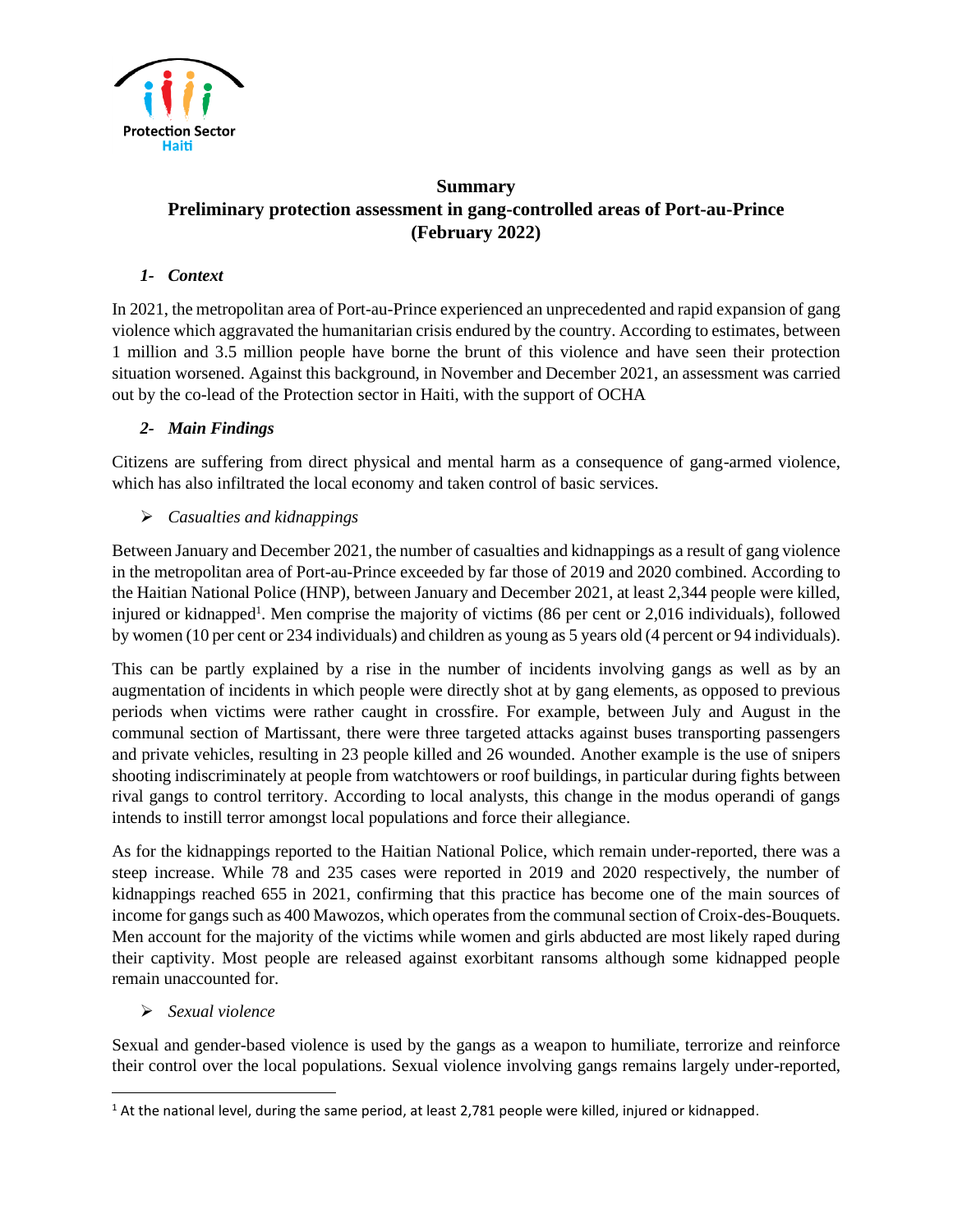

to the extent that victims have become invisible to the eyes of many. However, information collected during the assessment mission indicates that since June 2021, on average 75 victims per month, including children as young as 2 years old, have been subjected to rape and sexual violence in Port-au-Prince. Women and girls account for the high majority of the victims. Boys were also reported among the victims, particularly in contexts of initiation rituals to become gang members. A high level of brutality and ruthlessness was described by rape victims and their family members. In some areas, the feeling of impunity is so pervasive that rapes have been perpetrated in broad daylight. Against this backdrop, police and judicial responses are extremely weak and ineffective.

# ➢ *Violence-induced displacement and control of freedom of movement*

Since March 2020, armed violence has forced at least 19,000 people to leave their homes and seek refuge in makeshift sites, public buildings and at the home of family members across the capital. A deliberate strategy of destruction of properties to displace residents for criminal territorial gain was also documented. The displaced population, mostly women, children, the elderly and persons with disabilities, faces dire humanitarian challenges due to their vulnerability. Additionally, in areas where gangs have a grip on the population, mobile checkpoints have been manned by armed elements to control and restrict the movements of their inhabitants in and out the neighbourhoods.

# ➢ *Severe impact of access to basic services*

Access to basic services has not been spared either by gang violence. Healthcare facilities have been forced to close or reduce their activities due to insecurity and the disruption of fuel distribution (particularly in October and November 2021), negatively impacting access to medical care for thousands of people living in gang-controlled areas. Since 2020, in addition to the relocation of the long-established *Médecins Sans Frontières* clinic outside Martissant, at least 10 main hospitals and health centers established in marginalized areas closed down or significantly reduced their services

Similarly, access to education has been severely affected by armed violence. Although only incomplete data is available about the number of schools which have been forced to close or to be relocated outside gang-controlled areas, in October 2021, at least 5,000 children living in Martissant were not able to resume school because of turf war between gangs. Some school directors have managed to continue to operate in gang-controlled areas, such as in Croix-des-Bouquets, often in exchange of paying "taxes" to gang leaders for security. On the other hand, some reports indicate that gangs were opening their own makeshift schools. By impacting the normal functioning of schools, armed violence has led thousands of children to drop out of school. Among the latter, some have become potential recruits for gangs which offer them a sense of purpose, an opportunity for a short-lived more enjoyable life.

# ➢ *Infiltration of the local economy*

Furthermore, gangs have steadily infiltrated the local economy through extortion, rackets, and the stealing of trucks transporting goods or fuel, which have become the means par excellence for several gangs to reinforce their social and territorial control. Gang elements have reportedly infiltrated the local economy by compelling local businesses, such as petrol stations, to place their elements on their payroll. These elements then play the role of informants to identify potential targets.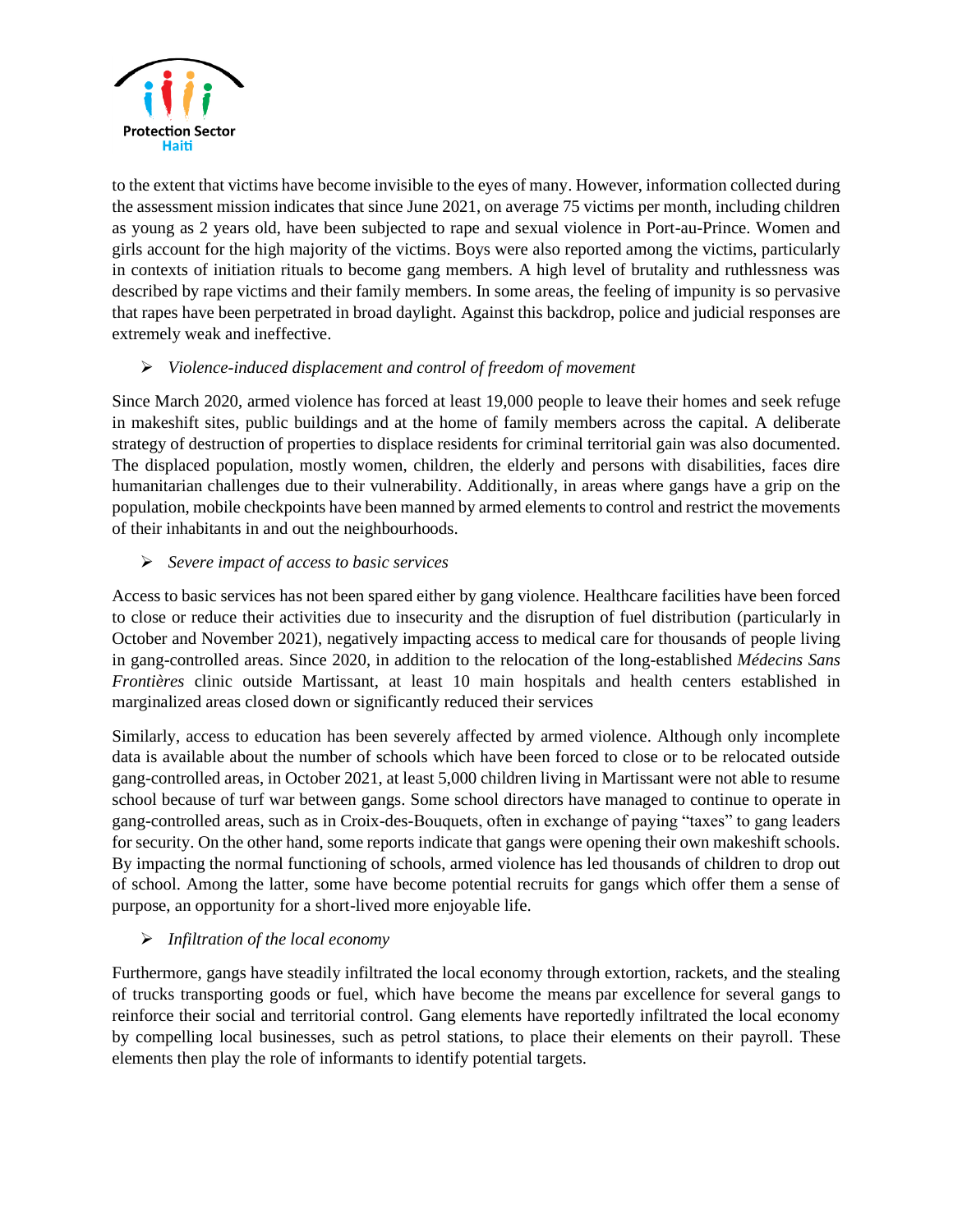

Not only extortion and levies affect authority revenues and prevent businesses from building up, but they also fuel inflation, negatively affect the purchasing power of households living in these areas and contribute to food insecurity. For instance, some areas of the metropole controlled by the gangs present IPC Phase 4 pockets.

# *3- Main recommendations*

In light of the acute and multifaceted protection crisis, responses from national authorities and international actors should revolve around three sets of initiatives:

# ➢ *Enhancing protection and situational analysis to drive intervention and improve impact*

Access to gang-controlled areas is one of the major challenges faced by national and international actors to respond to the humanitarian and protection needs of the most vulnerable groups. The evolving security dynamics between and among gangs, their territorial gains and losses, as well as the short-lived gangs' leaderships require humanitarian actors to constantly adapt their engagement with gangs, sometimes on a weekly basis. In addition to the challenge of accessing certain areas, there is a conspicuous data deficit on the humanitarian and protection situation of vulnerable groups in marginalised areas of Port-au-Prince.

- An information cell and data collection platform should be created to allow the UN system to share knowledge and resources on protection incidents with humanitarian actors.
- A protection monitoring mechanism should be established to reinforce the capacities of local stakeholders active in gang-controlled areas to collect protection information against pivotal indicators to plan and carry out delivery of assistance and services to vulnerable groups.
- ➢ *Boosting support to rule of law institutions*

Rule of law institutions, in particular the Haitian National Police and the judiciary, play a critical role to curtail armed violence induced by gang elements. However, over the past few years, these institutions have shown their inability to do so, despite the implementation of several multilateral and bilateral initiatives. Increased advisory, technical and operational support should be provided to the HNP, including the Inspection Générale, to carry out effective police operations in gang-controlled areas to protect citizens while respecting human rights standards and guaranteeing police accountability.

- On the basis of the International Commission against Impunity model, such in Guatemala, assistance should be provided tot Haitian justice institutions to investigate and prosecute emblematic massacres, in particular those involving gangs in Grand Ravine (2017), La Saline (2018) and Bel-Air (2019).
- With the support of regional countries, law enforcement authorities should be supported to tackle the smuggling and trafficking of weapons into the country, as one the main enablers of violence, including sexual violence.
- ➢ *Developing a comprehensive protection response program which bridges humanitarian and development initiatives*